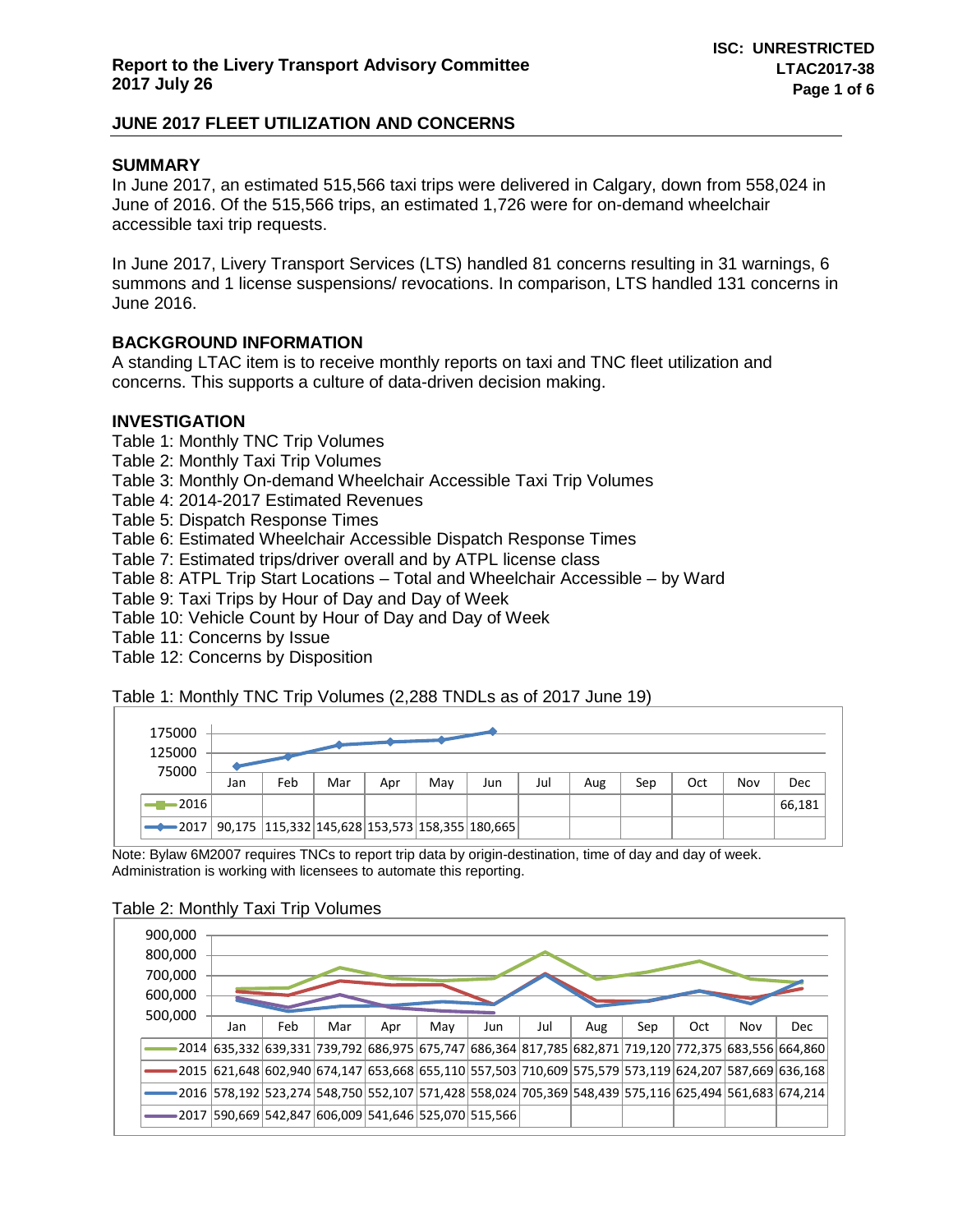| 1,800<br>1,600<br>1,400<br>$1,200$<br>$1,000$ |       |       |       |       |       |       |     |     |     |     |     |     |
|-----------------------------------------------|-------|-------|-------|-------|-------|-------|-----|-----|-----|-----|-----|-----|
|                                               | Jan   | Feb   | Mar   | Apr   | May   | Jun   | Jul | Aug | Sep | Oct | Nov | Dec |
| $-2017$                                       | 1,412 | 1,259 | 1,484 | 1,412 | 1,732 | 1,726 |     |     |     |     |     |     |

Table 3: Monthly On-demand Wheelchair Accessible Taxi Trip Volumes

## Table 4:

| <b>Estimated Taxi Revenues (Distance-only)*</b>                              |              |             |             |             |  |  |  |  |  |
|------------------------------------------------------------------------------|--------------|-------------|-------------|-------------|--|--|--|--|--|
| <b>June 2017</b><br><b>June 2015</b><br><b>June 2014</b><br><b>June 2016</b> |              |             |             |             |  |  |  |  |  |
| Supply (in total hours worked)                                               | 633,434      | 675,053     | 732,172     | 610,595     |  |  |  |  |  |
| Demand (in trips)                                                            | 686,364      | 557,503     | 558,024     | 515,566     |  |  |  |  |  |
| Avg distance (kms)                                                           | 7.8          | 8.6         | 7.8         | 8.1         |  |  |  |  |  |
| Total estimated distance-only revenue                                        | \$10,570,006 | \$9,979,304 | \$9,319,001 | \$8,816,179 |  |  |  |  |  |
| Avg hourly distance-only revenue                                             | \$16.69      | \$14.78     | \$12.73     | \$14.44     |  |  |  |  |  |

*\*Revenues are before operating expenses and are distance-only; wait time @ \$0.56/min for stopped/slow traffic and gratuities are not included. 2014 October meter rate increase. Meter rate set as a maximum effective 2016 April 4.*

#### Table 5: Dispatch Response Times

| <b>Month</b> | <b>DISPATCH TRIPS</b> | <b>Total within</b><br><b>15 min</b> | % within<br><b>15 min</b> | $0-5$<br>min | $5 - 10$<br>min | $10 - 15$<br>min | $15 - 20$<br>min | $>20$<br>min |
|--------------|-----------------------|--------------------------------------|---------------------------|--------------|-----------------|------------------|------------------|--------------|
| 2016 Jun     | 204,574               | 186,635                              | 91%                       | 55,984       | 92,988          | 37,663           | 10,246           | 7,693        |
| Jul          | 264,060               | 241,648                              | 92%                       | 74,341       | 119,180         | 48,127           | 13,331           | 9,081        |
| Aug          | 240,503               | 220,796                              | 92%                       | 70,557       | 108,189         | 42,050           | 11,345           | 8,362        |
| Sep          | 249,754               | 227,093                              | 91%                       | 69,617       | 111,996         | 45,480           | 12,942           | 9,719        |
| Oct          | 272,007               | 247,692                              | 91%                       | 74,350       | 122,694         | 50,648           | 14,018           | 10,297       |
| Nov          | 240,981               | 219,861                              | 91%                       | 70,081       | 107,481         | 42,299           | 11,563           | 9,557        |
| Dec          | 306,637               | 273,184                              | 89%                       | 73,552       | 135,248         | 64,384           | 19,853           | 13,600       |
| 2017 Jan     | 273,153               | 242,882                              | 89%                       | 66,867       | 120,111         | 55,904           | 17,036           | 13,235       |
| Feb          | 231,050               | 204,305                              | 88%                       | 56,392       | 101,188         | 46,725           | 15,137           | 11,608       |
| Mar          | 259,266               | 235,995                              | 91%                       | 79,664       | 111,418         | 44,913           | 13,480           | 9,791        |
| Apr          | 214,966               | 199,720                              | 93%                       | 75,927       | 90,144          | 33,649           | 9,700            | 5,546        |
| May          | 226,666               | 210,389                              | 93%                       | 80,233       | 94,593          | 35,563           | 10,108           | 6,169        |
| Jun          | 218,655               | 204,054                              | 93%                       | 78,992       | 91,681          | 33,381           | 8,957            | 5,644        |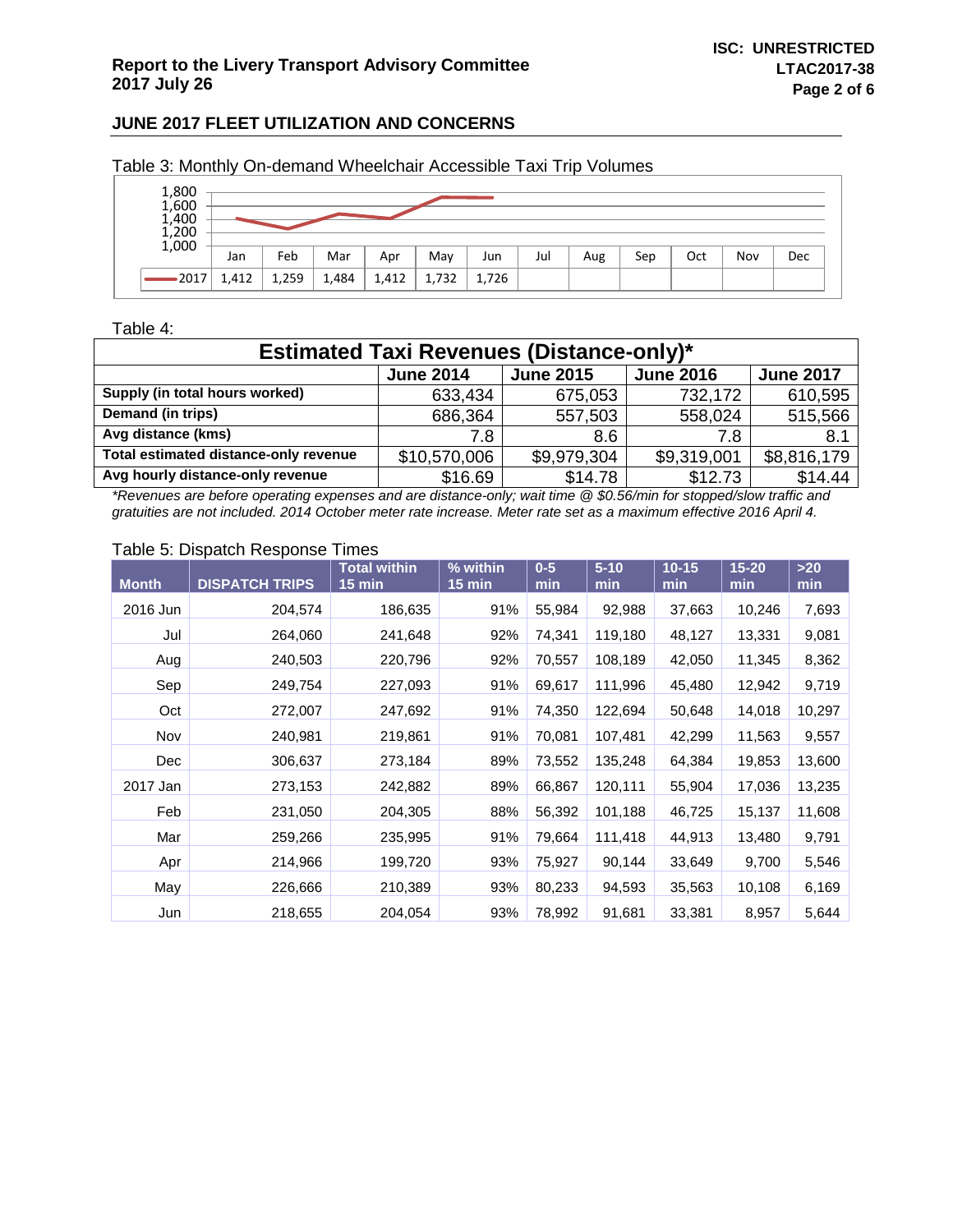#### Table 6: Estimated Wheelchair Accessible Dispatch Response Times

| <b>Month</b> | <b>DISPATCH TRIPS</b> | <b>Total within</b><br>$20$ min | $%$ within*<br>20 min | $0-5$<br>min | $5 - 10$<br>min | $10 - 15$<br>min | $15 - 20$<br>min | $>20$<br>min |
|--------------|-----------------------|---------------------------------|-----------------------|--------------|-----------------|------------------|------------------|--------------|
| 2017 Jan     | 1,412                 | 1,080                           | 76%                   | 69           | 267             | 434              | 310              | 332          |
| Feb          | 1,259                 | 968                             | 77%                   | 47           | 263             | 408              | 250              | 291          |
| Mar          | 1,484                 | 1,207                           | 81%                   | 91           | 360             | 451              | 304              | 277          |
| Apr          | 1,412                 | 1,160                           | 82%                   | 93           | 366             | 462              | 239              | 252          |
| May          | 1,732                 | 1,400                           | 81%                   | 141          | 428             | 513              | 318              | 332          |
| Jun          | 1,726                 | 1,368                           | 79%                   | 133          | 444             | 466              | 326              | 358          |

*\*% within 20 min is comparable to Table 5 % within 15 min to allow for average 5 minute-loading time.*

#### Table 7: Estimated trips/driver overall and by ATPL license class

| <b>June 2017</b>        | <b>ALL</b> | <b>ATPL</b><br>only |
|-------------------------|------------|---------------------|
| <b>Number of Trips</b>  | 515,566    | 32,683              |
| <b>Active Vehicles</b>  | 1685       | 154                 |
| <b>Active Drivers</b>   | 2533       | 198                 |
| <b>Trips Per Driver</b> | 204        | 165                 |

#### Table 8: June ATPL Trip Start Locations – Total and Wheelchair Accessible – by Ward:

| <b>Trip Start Ward</b> |              | <b>Total Trips</b>  |              | <b>Accessible Trips</b> |  |  |  |  |  |
|------------------------|--------------|---------------------|--------------|-------------------------|--|--|--|--|--|
|                        | June<br>2016 | <b>June</b><br>2017 | June<br>2016 | June<br>2017            |  |  |  |  |  |
| 1.                     | 1,428        | 884                 | 125          | 110                     |  |  |  |  |  |
| 2.                     | 672          | 589                 | 39           | 43                      |  |  |  |  |  |
| 3.                     | 7,495*       | 6,284**             | 59           | 72                      |  |  |  |  |  |
| 4.                     | 1.412        | 1,076               | 57           | 45                      |  |  |  |  |  |
| 5.                     | 3,274        | 2,479               | 130          | 205                     |  |  |  |  |  |
| 6.                     | 959          | 766                 | 66           | 56                      |  |  |  |  |  |
| 7.                     | 7,783        | 5,880               | 310          | 308                     |  |  |  |  |  |
| 8.                     | 8,628        | 6,304               | 247          | 206                     |  |  |  |  |  |
| 9.                     | 3,273        | 2,625               | 215          | 200                     |  |  |  |  |  |
| 10                     | 2,261        | 1,662               | 114          | 126                     |  |  |  |  |  |
| 11                     | 1,866        | 1,571               | 256          | 242                     |  |  |  |  |  |
| 12                     | 897          | 1,100               | 39           | 25                      |  |  |  |  |  |
| 13                     | 641          | 334                 | 34           | 13                      |  |  |  |  |  |
| 14                     | 709          | 461                 | 55           | 26                      |  |  |  |  |  |
| Beyond city limits     | 420          | 668                 | 37           | 50                      |  |  |  |  |  |
| <b>TOTALS</b>          | 41,718       | 32,683              | 1,783        | 1,726                   |  |  |  |  |  |



*\*For 2016, 5,384 of 7,495 Ward 3 trips originated at the main passenger terminal of the Calgary International Airport. \*\*For 2017, 4,543 of 6,284 Ward 3 trips originated at the main passenger terminal of the Calgary International Airport.*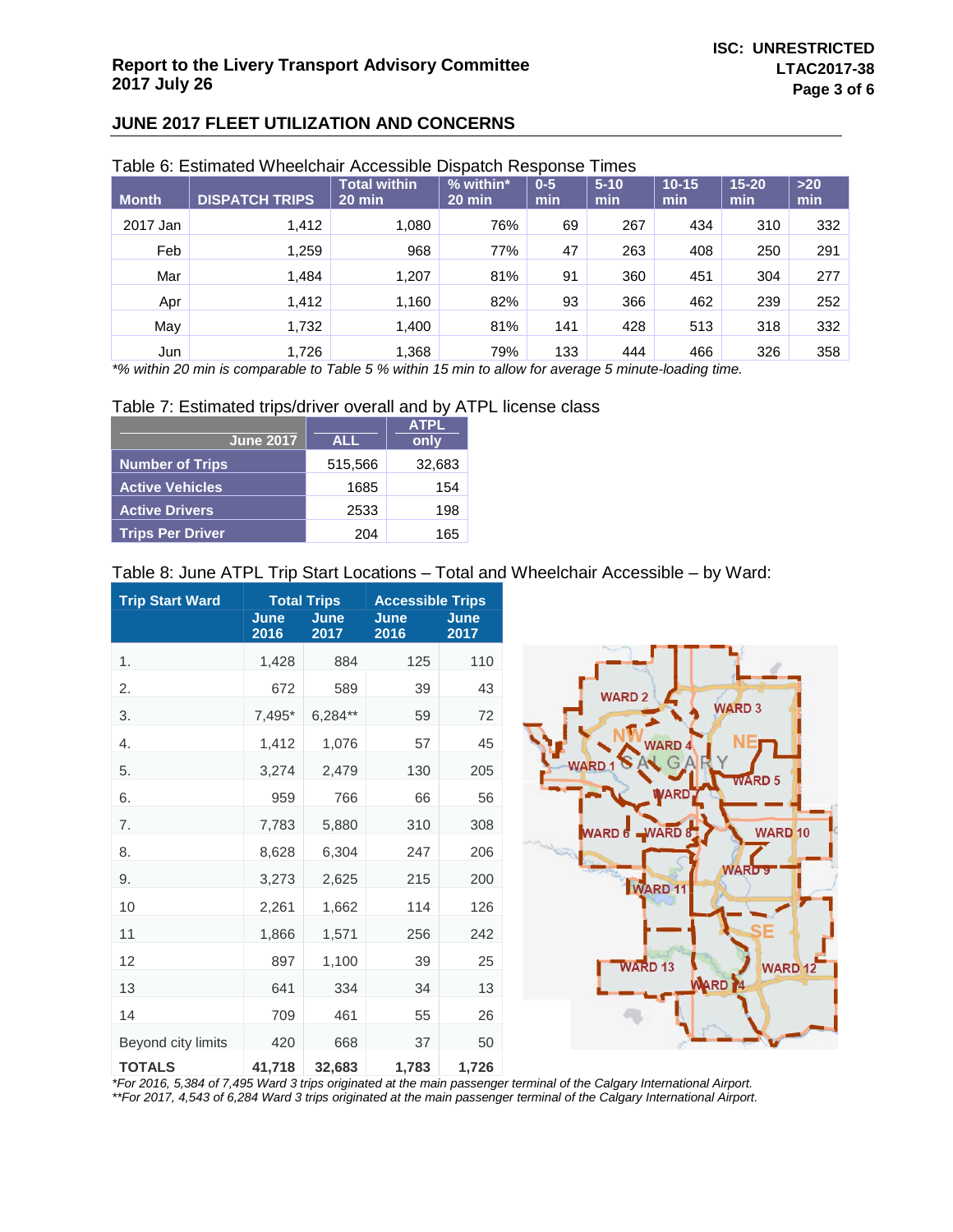Table 9:



|                    | 00   | 01   | 02   | 03  | 04  | 05  | 06  | 07  | 08   | 09  | 10  |     | 12  |     | 14   | 15   | 16  |     | 18   | 19  | 20  |     | 22   | 23   |
|--------------------|------|------|------|-----|-----|-----|-----|-----|------|-----|-----|-----|-----|-----|------|------|-----|-----|------|-----|-----|-----|------|------|
| $M$ on             | 449  | 304  | 242  | 228 | 418 | 517 | 531 | 767 | 956  | 787 | 799 | 769 | 726 | 740 | 815  | 904  | 753 | 705 | 667  | 558 | 465 | 518 | 529  | 387  |
| <b>■Tue</b>        | 476  | 325  | 246  | 229 | 356 | 432 | 485 | 812 | 998  | 825 | 869 | 816 | 823 | 834 | 954  | 1039 | 880 | 814 | 818  | 644 | 582 | 689 | 645  | 426  |
| ■ Wed              | 445  | 326  | 229  | 216 | 368 | 395 | 534 | 846 | 1006 | 842 | 898 | 895 | 859 | 883 | 948  | 993  | 955 | 856 | 933  | 741 | 629 | 719 | 689  | 491  |
| $\blacksquare$ Thu | 535  | 402  | 302  | 231 | 274 | 388 | 508 | 859 | 1004 | 865 | 857 | 862 | 908 | 873 | 1009 | 1096 | 982 | 882 | 962  | 848 | 759 | 776 | 837  | 644  |
| ∎ Fri              | 777  | 608  | 479  | 259 | 301 | 390 | 489 | 760 | 929  | 775 | 866 | 898 | 850 | 928 | 1000 | 1023 | 982 | 969 | 1000 | 895 | 811 | 936 | 1075 | 1009 |
| ■ Sat              | 1682 | 1724 | 1472 | 528 | 373 | 359 | 340 | 365 | 462  | 552 | 568 | 595 | 613 | 642 | 650  | 717  | 748 | 790 | 890  | 784 | 693 | 856 | 1124 | 1106 |
| <b>■Sun</b>        | 1967 | 1983 | 1753 | 692 | 379 | 367 | 302 | 312 | 361  | 443 | 529 | 507 | 485 | 513 | 507  | 547  | 553 | 506 | 529  | 435 | 429 | 513 | 525  | 387  |

Table 10:





|                    | 00   | 01          | 02   | 03   | 04  | 05   | 06   | 07   | 08   | 09   | 10   |      |      | 13   | 14   |      | 16   |      | 18   |      | 20   |      | 22   | 23   |
|--------------------|------|-------------|------|------|-----|------|------|------|------|------|------|------|------|------|------|------|------|------|------|------|------|------|------|------|
| $M$ on             | 893  | 848         | 795  | 817  | 907 | 994  | 1073 | 1183 | 1256 | 1288 | 1305 | 1315 | 1316 | 1325 | 1341 | 1350 | 1346 | 1312 | 1254 | 1170 | 1097 | 1078 | 1021 | 981  |
| ■ Tue              | 930  | 877         | 826  | 834  | 917 | 1003 | 1086 | 1199 | 1273 | 1304 | 1315 | 1337 | 1337 | 1354 | 1365 | 1385 | 1375 | 1344 | 1292 | 1227 | 1153 | 1112 | 1049 | 1009 |
| $\blacksquare$ Wed | 947  | 878         | 827  | 824  | 904 | 986  | 1079 | 1197 | 1276 | 1304 | 1323 | 1342 | 1344 | 1359 | 1368 | 1385 | 1392 | 1354 | 1320 | 1256 | 1184 | 1140 | 1071 | 1031 |
| $\blacksquare$ Thu | 970  | 916         | 863  | 838  | 897 | 983  | 1069 | 1186 | 1263 | 1296 | 1310 | 1330 | 1334 | 1352 | 1370 | 1386 | 1392 | 1376 | 1334 | 1271 | 1207 | 1164 | 1107 | 1064 |
| ⊞ Fri              | 1021 | 960         | 910  | 867  | 896 | 965  | 1040 | 1136 | 1210 | 1242 | 1261 | 1277 | 1283 | 1306 | 1341 | 1357 | 1371 | 1361 | 1341 | 1307 | 1266 | 1249 | 1231 | 1224 |
| $\blacksquare$ Sat | 1202 | 1180        | 1149 | 1055 | 936 | 911  | 897  | 909  | 952  | 1006 | 1037 | 1071 | 1089 | 1110 | 1120 | 1158 | 1182 | 1179 | 1206 | 1209 | 1190 | 1176 | 1164 | 1179 |
| l∎Sun              |      | 1171   1153 | 1130 | 1065 | 939 | 863  | 836  | 844  | 882  | 914  | 955  | 986  | 1000 | 1003 | 1020 | 1036 | 1056 | 1056 | 1052 | 1030 | 1006 | 977  | 948  | 932  |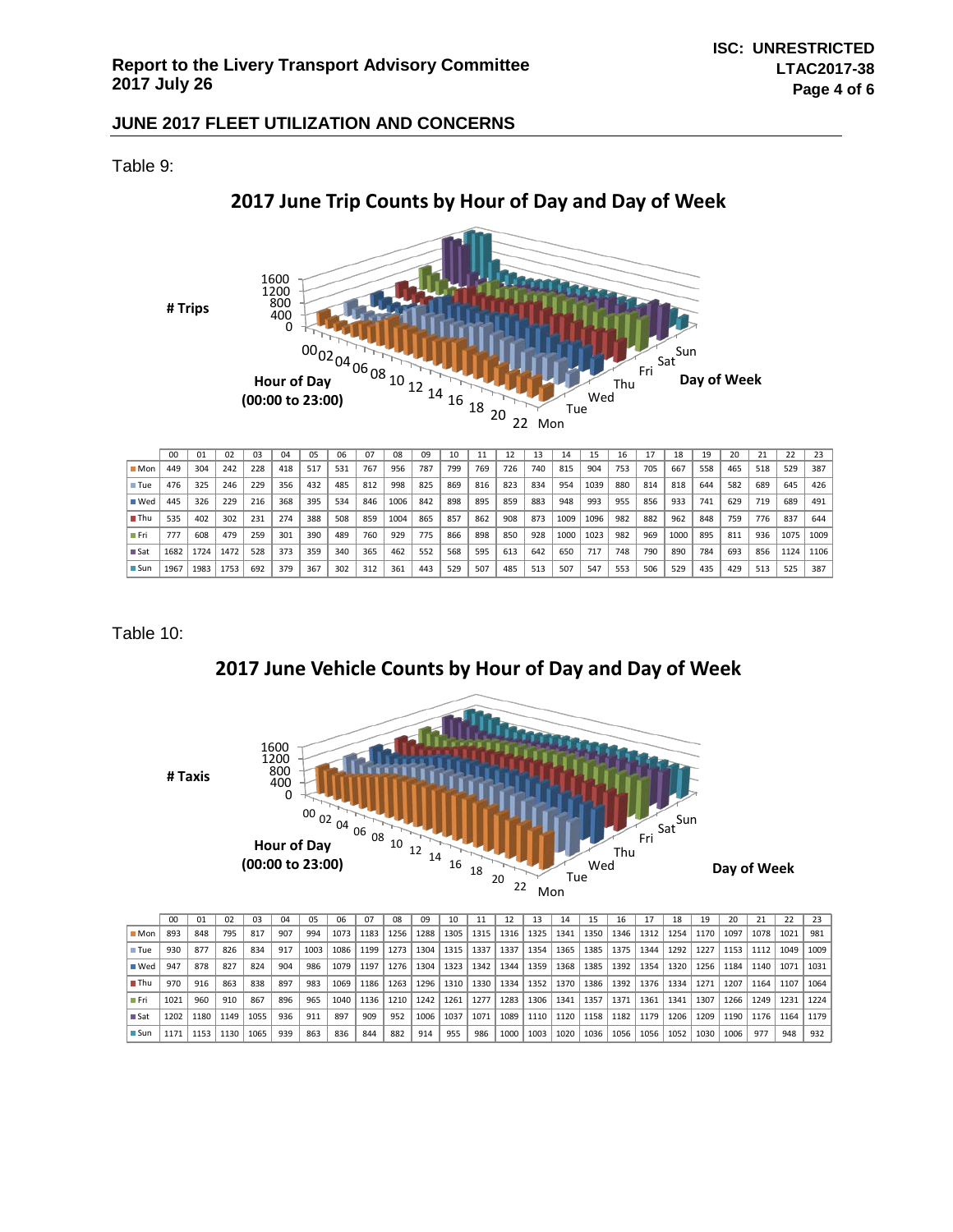| <b>CONCERNS</b>           | June<br>2017 | June<br>2016 |
|---------------------------|--------------|--------------|
| Accessible Service        | 0            | 0            |
| Dispatch Service          | 1            | O            |
| <b>Driver Conduct</b>     | 13           | 18           |
| Fare Dispute              | 3            | 7            |
| <b>Phone Line Busy</b>    | 0            | O            |
| Improper Parked           | 29           | 23           |
| Passenger Conduct         | 0            | O            |
| <b>Trip Refusal</b>       | 2            | 4            |
| Time Call                 | 0            | 0            |
| Unlicensed Driver/Vehicle | 3            | 3            |
| <b>Cell Phone Usage</b>   | 0            | 3            |
| <b>Traffic Violation</b>  | 21           | 39           |
| <b>Vehicle Condition</b>  | 4            | 7            |
| <b>Taxi Shortage</b>      | 0            | 0            |
| General                   | 5            | 27           |
| <b>TOTAL</b>              | 81           | 131          |

Table 12: